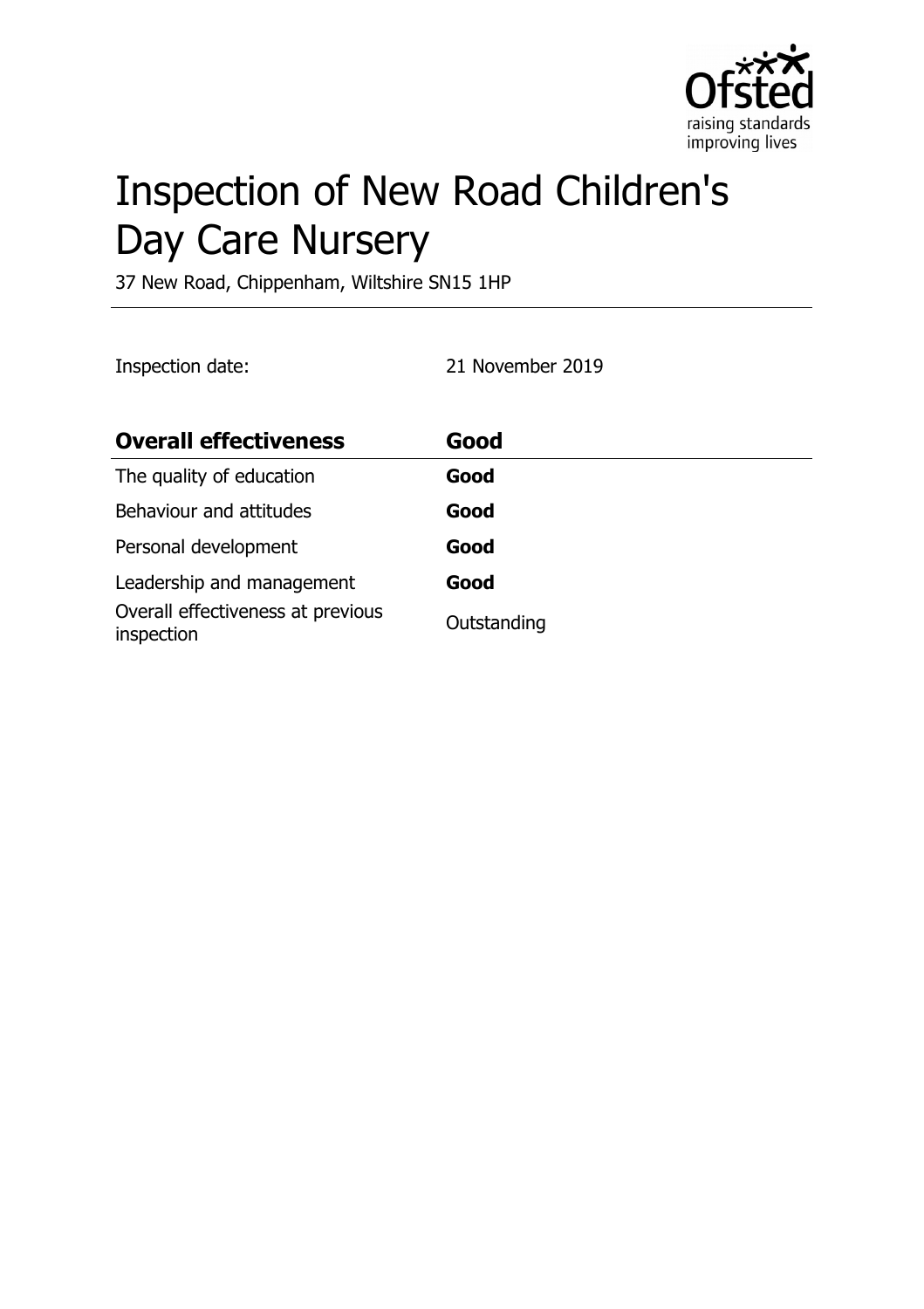

# **What is it like to attend this early years setting?**

#### **The provision is good**

Children feel happy, safe and secure in the warm and welcoming environment. They develop close bonds with their friends and with the staff, which contributes positively to their well-being. Staff support children's physical and emotional needs effectively. They know children well and plan activities according to their interests. Babies who are settling in enjoy one-to-one time with staff as they explore different textures during sensory play. Younger children become curious as they learn how to mix colours while exploring sensory materials. Older children are inquisitive and develop good critical-thinking skills which prepare them well for their eventual move to school. Children develop confidence as staff provide them with plenty of encouragement. Staff have high expectations for all children. They use effective teaching methods to encourage children to become independent learners and make sure that they make good progress from their starting points. Children enjoy the outdoors and benefit from fresh air and exercise. They have a variety of well-developed outdoor spaces to explore, and also enjoy walks to local parks and shops. They discover hidden toy fairies in the newly developed 'fairy garden', climb up the slides safely and make 'birthday cakes' in the sand. Children are well behaved, kind and considerate. They take turns with others during play and are well mannered. Staff are positive role models for children. They set good examples and provide clear explanations to support children's understanding of positive behaviour.

#### **What does the early years setting do well and what does it need to do better?**

- $\blacksquare$  Strong relationships are fostered with parents, who praise the nursery highly. The staff team regularly shares information with parents about their children's care and early learning. For example, parents are invited to regular meetings and family events, and the online learning tool supports parents in extending children's learning at home.
- Leaders and managers implement policies and procedures effectively to ensure the efficient running of the nursery. These cover a wide range of subjects, including complaints, whistle blowing and behaviour management. Staff complete regular risk assessments to ensure the premises are safe and secure.
- $\blacksquare$  Robust hygiene procedures are in place across the nursery, and children wash their hands and explain why they need to do so. Children enjoy growing their own fruit and vegetables, taking part in cooking activities and learning about where food comes from. They develop a positive attitude towards leading healthy lifestyles and enjoy eating nutritious food at mealtimes.
- $\blacksquare$  Staff have a good understanding of how children learn and develop. They complete regular observations and assessments to determine children's stages in their learning and development and what needs to be done next. The curriculum leader closely monitors assessment and planning to ensure that all children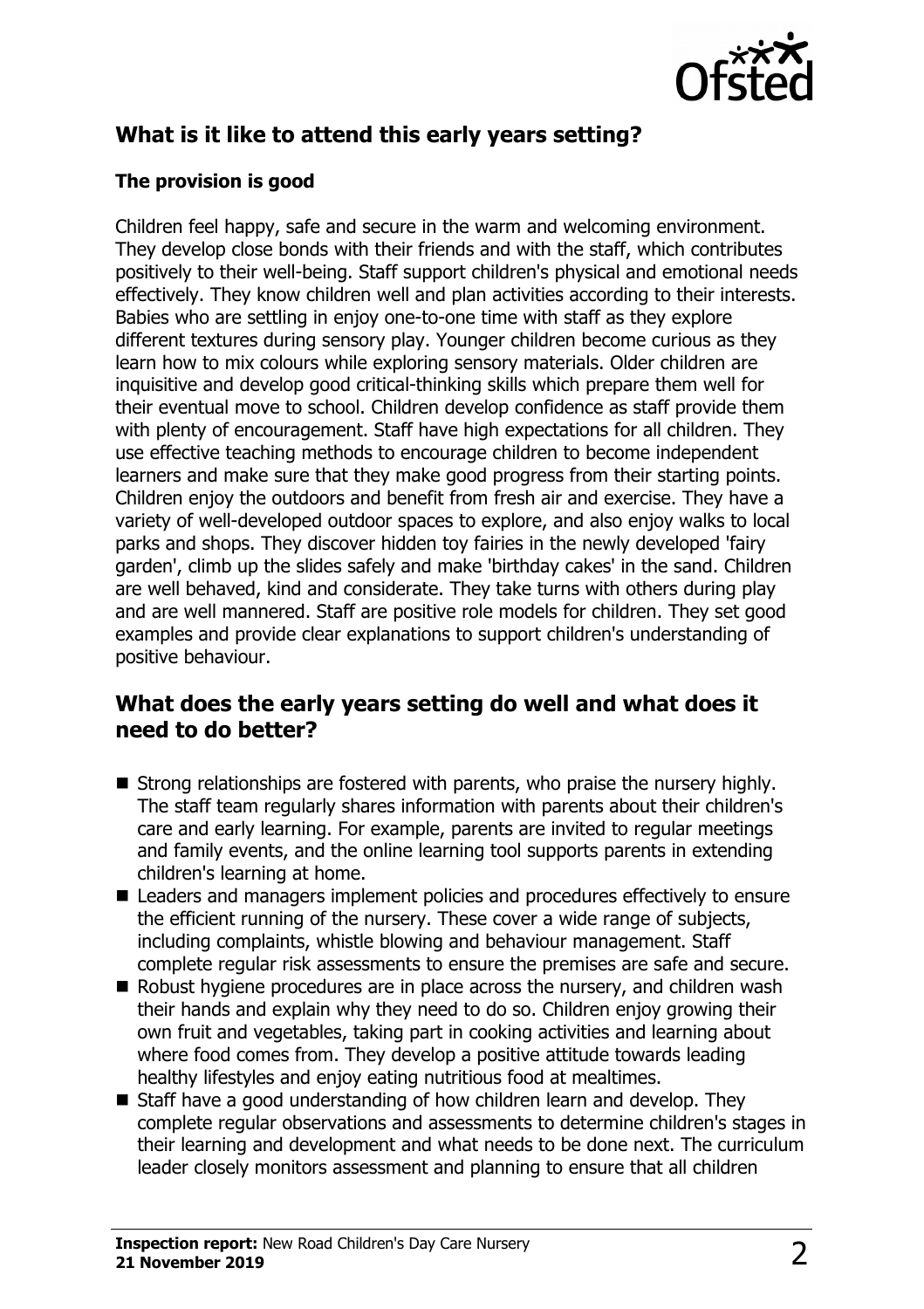

make good progress.

- $\blacksquare$  The committed management team works well with staff to evaluate the effectiveness of the nursery. Together, they have regular meetings, reflect on practice and identify areas for further improvement. Staff say they feel well supported and enjoy working at the nursery. Training has a positive impact on experiences for children, as staff apply their new-found knowledge and skills. For example, staff have recently attended 'loose parts' training to develop new creative areas in each room.
- $\blacksquare$  There are some inconsistencies in teaching. Some staff are skilled at supporting children's thinking and developing communication skills. However, some ask questions that are not closely matched to the child's developmental stage and level of understanding, which does not support their learning as fully as possible.
- On occasions, staff miss opportunities to develop children's understanding of numbers in order to support their early mathematical skills.

# **Safeguarding**

The arrangements for safeguarding are effective.

The arrangements for safeguarding are effective. The managers and staff have completed safeguarding training and have a good understanding of how to keep children safe. They have a good knowledge of the signs and symptoms of abuse and a broad understanding of wider safeguarding issues. Staff know the whistleblowing procedure and the procedures to follow if they have a concern about a child in their care. The manager has robust recruitment and induction procedures in place. She completes rigorous checks to ensure that only those suitable to work with children do so.

# **What does the setting need to do to improve?**

#### **To further improve the quality of the early years provision, the provider should:**

- $\blacksquare$  ensure all staff make consistent use of effective teaching techniques to increase children's thinking skills and extend their language development
- $\blacksquare$  provide more opportunities for children to develop their understanding of numbers to support their early mathematical skills.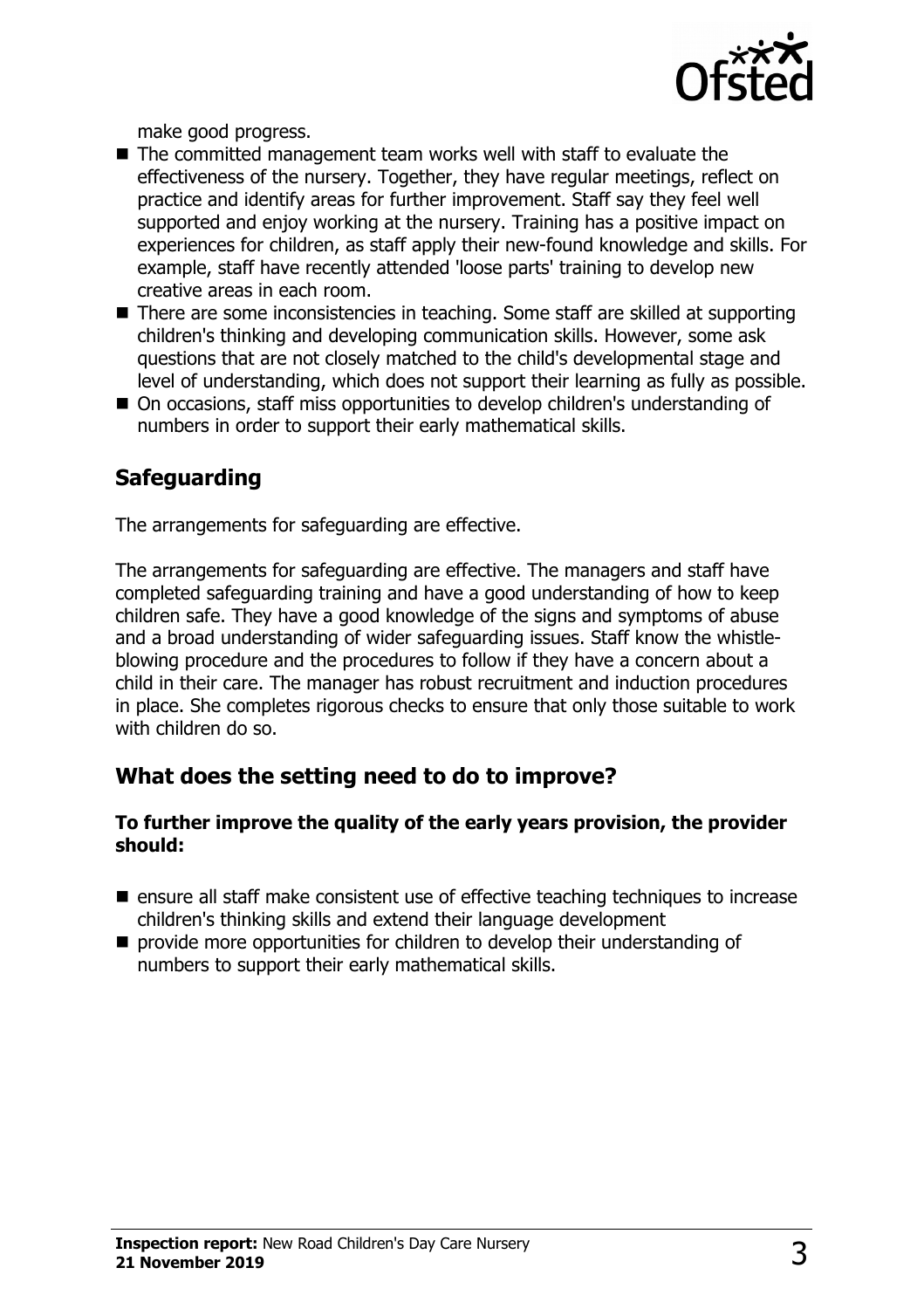

| <b>Setting details</b>                       |                                                                                      |
|----------------------------------------------|--------------------------------------------------------------------------------------|
| Unique reference number                      | EY331756                                                                             |
| <b>Local authority</b>                       | Wiltshire                                                                            |
| <b>Inspection number</b>                     | 10125851                                                                             |
| <b>Type of provision</b>                     | Childcare on non-domestic premises                                                   |
| <b>Registers</b>                             | Early Years Register, Compulsory Childcare<br>Register, Voluntary Childcare Register |
| Day care type                                | Full day care                                                                        |
| Age range of children                        | $0$ to 5                                                                             |
| <b>Total number of places</b>                | 78                                                                                   |
| Number of children on roll                   | 78                                                                                   |
| Name of registered person                    | MC and SH Cawley Limited                                                             |
| Registered person unique<br>reference number | RP901386                                                                             |
| <b>Telephone number</b>                      | 01249 652004                                                                         |
| Date of previous inspection                  | 10 June 2013                                                                         |

## **Information about this early years setting**

New Road Children's Day Care Nursery first opened in 1992 and was re-registered by the current owners in 2006. The nursery is based in two converted houses and is located in the centre of Chippenham, Wiltshire. The nursery employs 24 members of childcare staff, 21 of whom hold childcare qualifications at level 2 or above, including one who has early years professional status. The nursery is open from Monday to Friday all year round. Sessions are from 8am to 6pm. The nursery provides funded early education for two- and three-year-old children.

### **Information about this inspection**

**Inspector** Tracey Cook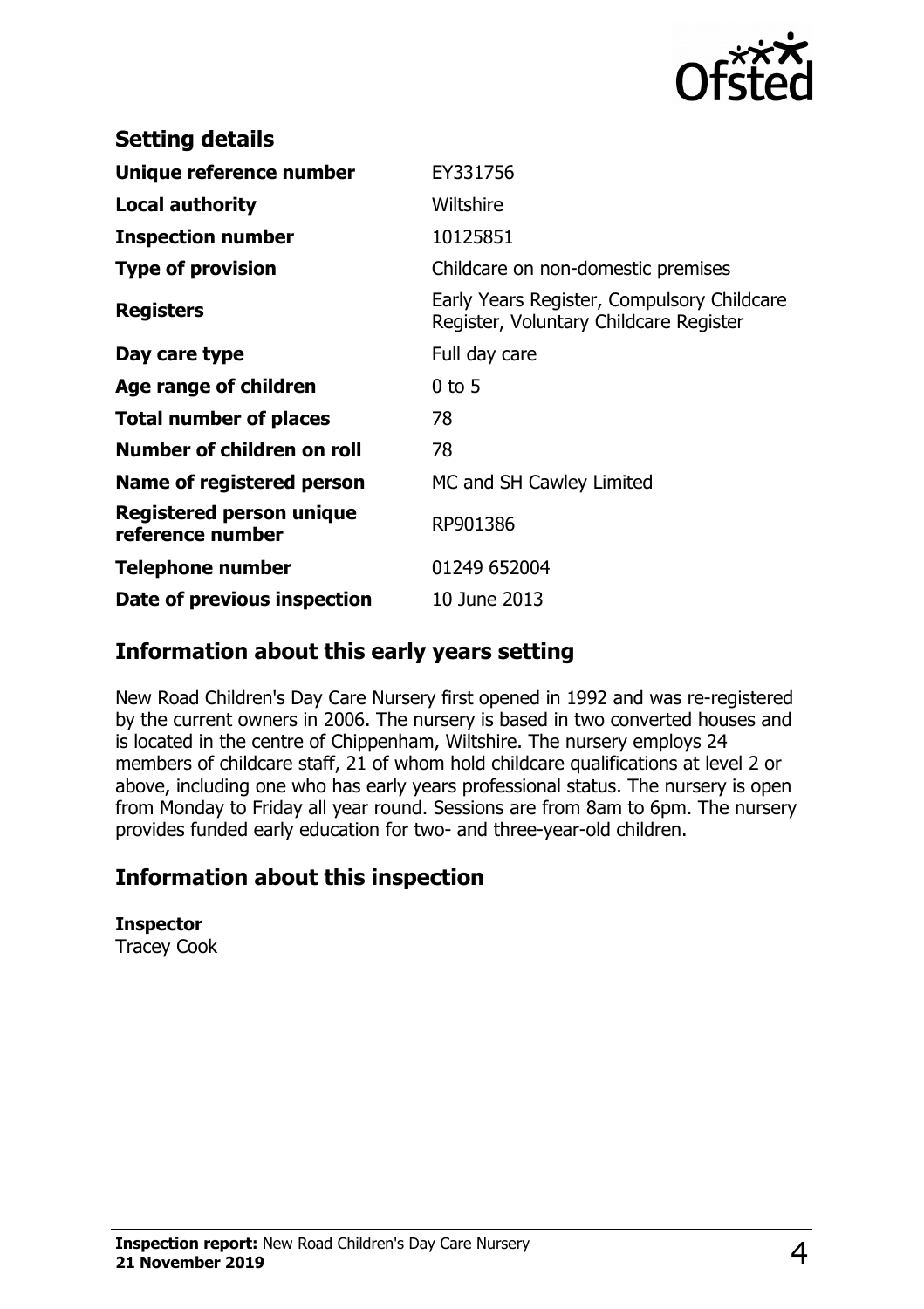

#### **Inspection activities**

- $\blacksquare$  The inspector completed a learning walk with the deputy manager to understand how the early years provision and curriculum are organised.
- $\blacksquare$  The inspector spoke to parents and children during the inspection and took account of their views.
- $\blacksquare$  The inspector spoke to some members of staff at appropriate times during the inspection and held meetings with the management team.
- $\blacksquare$  The inspector sampled documentation, including complaints policies, recruitment files, children's records and evidence of paediatric first-aid training.
- $\blacksquare$  The inspector carried out two joint observations with the curriculum leader to assess the standard of teaching.
- $\blacksquare$  The inspector observed the quality of teaching and the support for children's learning during activities inside all rooms and in all outside areas.

We carried out this inspection under sections 49 and 50 of the Childcare Act 2006 on the quality and standards of provision that is registered on the Early Years Register. The registered person must ensure that this provision complies with the statutory framework for children's learning, development and care, known as the early years foundation stage.

If you are not happy with the inspection or the report, you can [complain to Ofsted.](http://www.gov.uk/complain-ofsted-report)